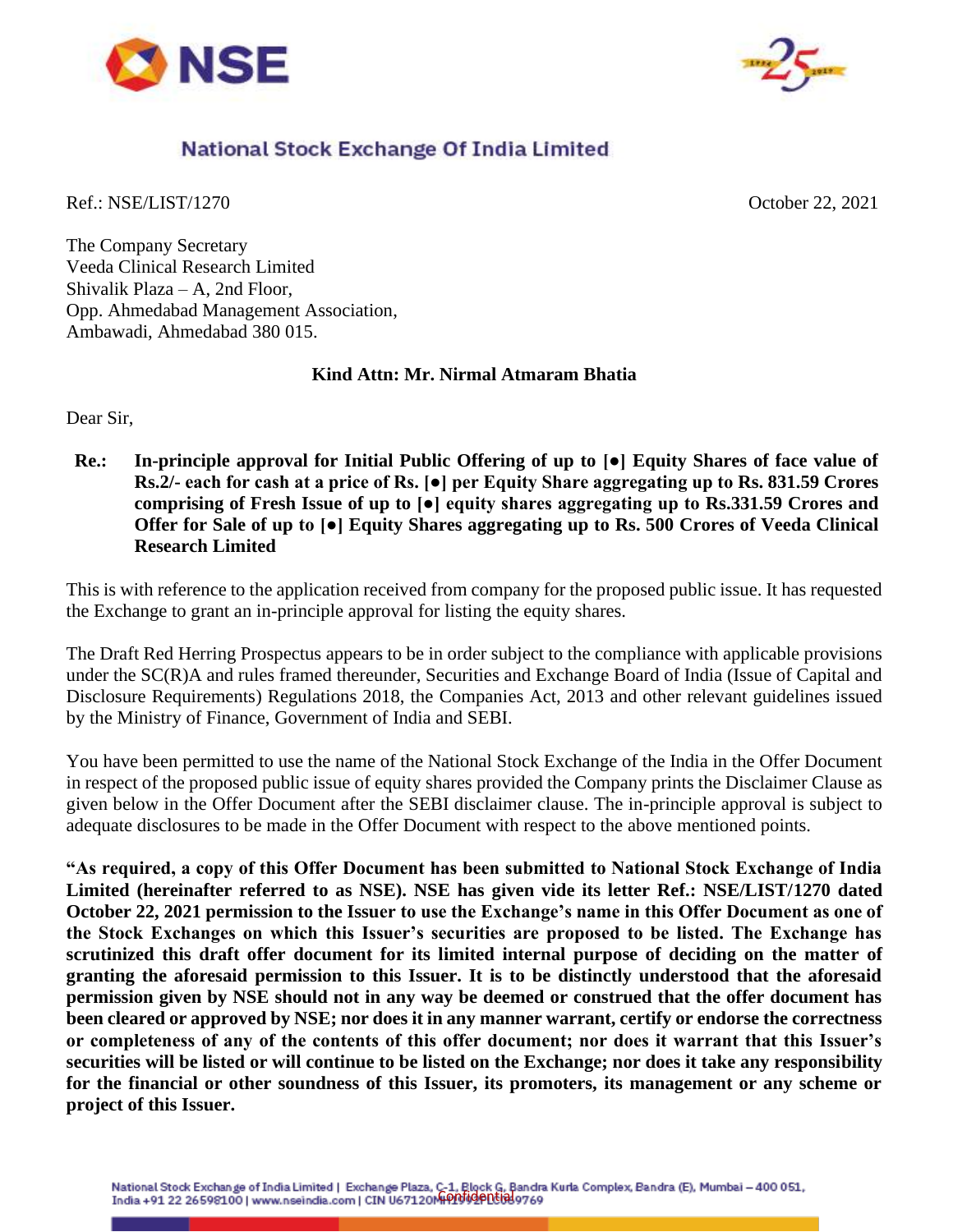*Continuation Sheet*



## Ref.: NSE/LIST/1270 October 22, 2021

**Every person who desires to apply for or otherwise acquire any securities of this Issuer may do so pursuant to independent inquiry, investigation and analysis and shall not have any claim against the Exchange whatsoever by reason of any loss which may be suffered by such person consequent to or in connection with such subscription /acquisition whether by reason of anything stated or omitted to be stated herein or any other reason whatsoever."**

You may insert the following lines in the advertisements instead of the entire disclaimer clause:

**"It is to be distinctly understood that the permission given by NSE should not in any way be deemed or construed that the Offer Document has been cleared or approved by NSE nor does it certify the correctness or completeness of any of the contents of the Offer Document. The investors are advised to refer to the Offer Document for the full text of the 'Disclaimer Clause of NSE".**

Please note that the approval given by us should not in any way be deemed or construed that the draft Offer Document has been cleared or approved by NSE; nor does it in any manner warrant, certify or endorse the correctness or completeness of any of the contents of this draft offer document; nor does it warrant that the securities will be listed or will continue to be listed on the Exchange; nor does it take any responsibility for the financial or other soundness of the Company, its promoters, its management or any scheme or project.

Further, the company shall ensure submission of financial results in accordance with Reg. 33 of Securities and Exchange Board of India (Listing Obligations and Disclosure Requirements) Regulations, 2015 if listed after the end of quarter but before due date for submission of said financial results. The company shall also ensure that it meets the eligibility criteria of the Exchange at the time of listing of the equity shares of the Company.

This in-principle approval shall be valid up to the validity of the SEBI observation.

Yours faithfully, For National Stock Exchange of India Limited

Harshad Dharod Manager